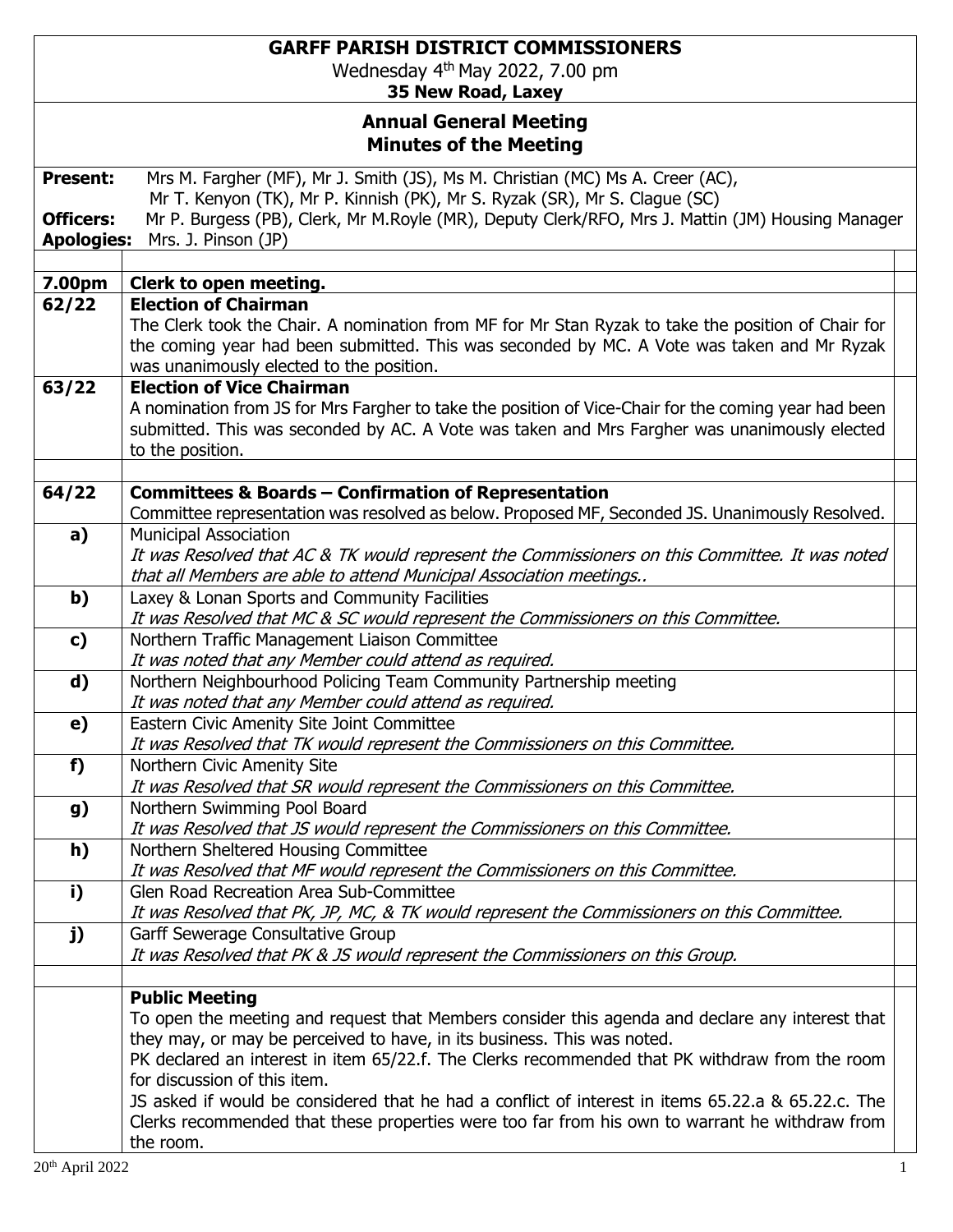| 65/22 | <b>Planning Matters</b>                                                                                                                             |  |
|-------|-----------------------------------------------------------------------------------------------------------------------------------------------------|--|
|       | <b>Planning Applications - the following decisions were made:</b>                                                                                   |  |
| a)    | 22/00442/B - Extensions and alterations to existing dwelling to include replacement windows and                                                     |  |
|       | doors and associated works. Ballacreg Dreemskerry Hill Dreemskerry.                                                                                 |  |
|       | There were no objections to these proposals.                                                                                                        |  |
| b)    | 22/00468/B - Installation of replacement windows and entrance doors to existing building.                                                           |  |
|       | Shore Hotel Old Laxey Hill Laxey.                                                                                                                   |  |
|       | The consensus was that this application should be supported and approval recommended.                                                               |  |
| c)    | 22/00462/B - Erection of extension to replace existing conservatory. Dreemskerry, Dreemskerry                                                       |  |
|       | Hill Dreemskerry.                                                                                                                                   |  |
|       | There were no objections to this application.                                                                                                       |  |
| d)    | 22/00466/B - Installation of replacement windows to front and rear elevations. Many Tides 2                                                         |  |
|       | Minorca Cottages Minorca Hill Laxey.                                                                                                                |  |
|       | The configuration of the windows was discussed in detail. The clerks were asked to investigate if                                                   |  |
|       | details in the drawings were correct and report back to the next meeting where this application will                                                |  |
|       | be re-considered.                                                                                                                                   |  |
| e)    | 22/00467/D - Installation of replacement illuminated signage. Shore Hotel Old Laxey Hill Laxey.                                                     |  |
|       | It was agreed that the Board would defer a decision on this application to the Conservation and                                                     |  |
|       | Planning Officers.                                                                                                                                  |  |
| f)    | 22/00518/B - Erection of a detached dwelling with integral garage. Land Adjacent To Peacehaven                                                      |  |
|       | Minorca Hill Laxey.                                                                                                                                 |  |
|       | PK declared an interest and left the meeting for the duration of this discussion. The clerks were                                                   |  |
|       | asked to circulate the Highways Report once it had been received. It was agreed to defer                                                            |  |
|       | consideration of the application until the next meeting.                                                                                            |  |
|       | <b>Approval Notices (DEFA Planning Committee)</b>                                                                                                   |  |
| g)    | 22/00343/B - Replace existing french doors with single door and side panel window. My Den                                                           |  |
|       | Ballashalom Glen Road Laxey.                                                                                                                        |  |
|       | This approval was noted. No further instruction.                                                                                                    |  |
|       | <b>Refusal Notices (DEFA Planning Committee)</b>                                                                                                    |  |
|       | <b>Appeal Notices (DEFA Planning Committee)</b>                                                                                                     |  |
| h)    | 21/00737/B - Appeal against the approval for erection of a detached dwelling Vacant Plot (Plot 3),                                                  |  |
|       | Plot adjacent to Hazelwood House, Ballaragh Road, Laxey.                                                                                            |  |
|       | Submission by 5 p.m. on 17th May 2022.                                                                                                              |  |
|       | This was noted. The Clerks were instructed to submit a written response re-iterating the Board's                                                    |  |
|       | objections.                                                                                                                                         |  |
|       | <b>Planning Enforcement (DEFA Planning and Building Control) -</b>                                                                                  |  |
| i)    | It was noted that PA 21/00064/B was scheduled to be discussed at Planning Committee on Monday                                                       |  |
|       | 9 <sup>th</sup> May 2022. It was noted that the Commissioners had objected to this application as the on-site                                       |  |
|       | parking provision was considered inadequate. Deputy Clerk to attend and present a submission for                                                    |  |
|       | the Commissioners.                                                                                                                                  |  |
| j)    | A copy of the Planning Officer's Report recommending approval for the Glen House Apartments                                                         |  |
|       | Planning Application had been circulated and noted. Members expressed great concern about the                                                       |  |
|       | consequences of the development on the parking situation in Laxey. The clerks were instructed to                                                    |  |
|       | attend Planning Committee to represent the concerns expressed by the Board. In particular, a site                                                   |  |
|       | visit by the Planning Committee Members would be requested.                                                                                         |  |
| 66/22 | <b>Approval of Minutes</b>                                                                                                                          |  |
| a)    | Approval of minutes of meetings of 20 <sup>th</sup> April 2022.                                                                                     |  |
|       | These were agreed to be a correct record of the decisions made at the meeting. Proposed, MC.                                                        |  |
|       | Seconded, AC. Resolved.                                                                                                                             |  |
| 67/22 | <b>Matters Arising &amp; Other Business</b>                                                                                                         |  |
| a)    | Meeting with Best 4 Laxey - Monday 9 <sup>th</sup> May, at 7pm. It was noted that the time of this meeting                                          |  |
|       | had been amended to 6.00pm and that it would take place at Laxey Football Club. The majority of<br>Members indicated that they were able to attend. |  |
|       |                                                                                                                                                     |  |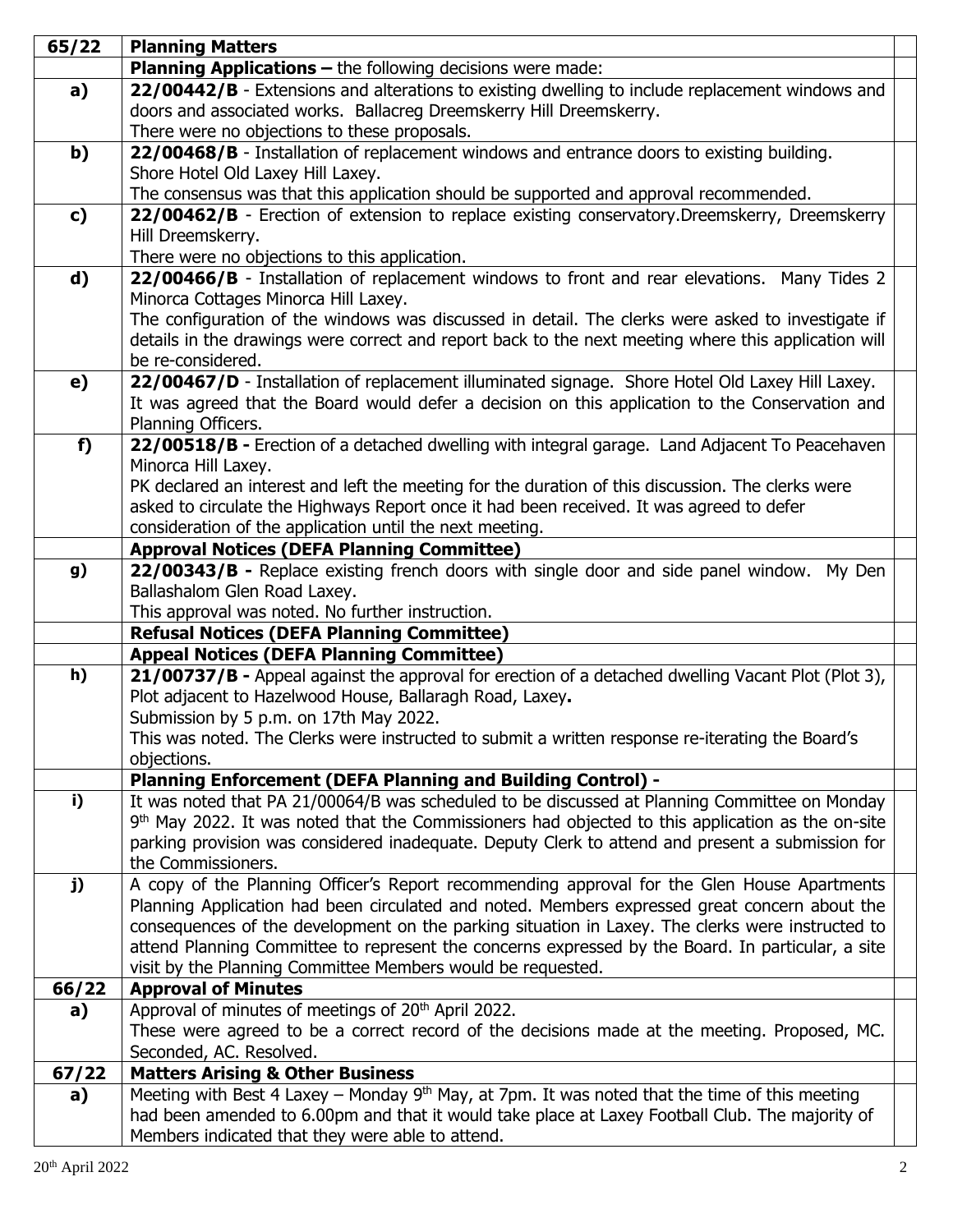|       | Meeting with Rob Callister and MUA Officers, Wednesday 11 <sup>th</sup> May at 7pm.                      |  |
|-------|----------------------------------------------------------------------------------------------------------|--|
|       | The content of this meeting was discussed. It was felt that technical questions had been asked on        |  |
|       | several occasions previously, and the consensus arrived at was that the discussion should be of          |  |
|       | policy' matters, particularly in regard to the `Regional Treatment Sewage Policy'. In this circumstance' |  |
|       | it was only necessary for Mr Callister to attend. MC and AC had submitted questions in advance of        |  |
|       |                                                                                                          |  |
|       | the meeting; both Members advised that they were content to receive written answers to their             |  |
|       | questions. There followed discussion of how Tynwald Policy on regional treatment could be changed.       |  |
|       | SC agreed to compose a question for Mr Callister on policy that the clerks would forward in advance.     |  |
|       | Members asked JS to compose a question on the sense of dissatisfaction amongst Board Members             |  |
|       | with the sewage Consultative Forum. JS to forward a statement to this effect which will be forwarded     |  |
|       | to Mr Callister. There followed discussion of how the role of the Commissioners and the B4L group        |  |
|       | were being represented in press releases. These matters would also be taken up at the meeting with       |  |
|       | Mr Callister on the $11th$ of May.                                                                       |  |
| b)    | The Fees Proposal for an options study on 35 New Road was discussed. Some Members expressed              |  |
|       | concern with the cost of the study. It was agreed to reserve further discussion until the meeting        |  |
|       | taking place on the $18th$ May 2022.                                                                     |  |
| c)    | Queens Platinum Jubilee - Correspondence received from JP and AC.                                        |  |
|       | A discussion of events that could be held in Garff to celebrate the Queen's Platinum Jubilee took        |  |
|       | place. JM advised that a 'street party' would be taking place at Cooil Roi. A display of 'Royal' themed  |  |
|       | objects, etc would also be available for viewing at Cooil Roi for the duration of the whole 'Jubilee     |  |
|       | Weekend'. This was being entirely funded by the residents.                                               |  |
|       | The general consensus was that the Commissioners were committing a good level of financial and           |  |
|       | human resource to providing events/entertainments in Laxey and Garff. The Commissioners directly         |  |
|       | ran several events and also provided very significant support to events such as Laxey Fair & Maughold    |  |
|       | Parish Day, etc.                                                                                         |  |
|       | PB advised that JP was looking to organise a 'street party' during the August Bank Holiday. SR asked     |  |
|       | if further discussion could be reserved until the next meeting when JP would be present.                 |  |
|       |                                                                                                          |  |
|       | JS proposed that the Commissioners purchase commemorative coins to be given to each Garff                |  |
|       | primary school student. It was agreed that this should be investigated. A budget of up to £2,000         |  |
|       | was approved in order that the clerks could go ahead and order the celebratory coins. Clerks to revert   |  |
|       | to the Board if the costs were beyond that resolved,                                                     |  |
| 68/22 | General correspondence - ntr                                                                             |  |
| a)    | Douglas Borough Council - ECAS Resolution for the formation of this Joint Committee and approval         |  |
|       | of the two letters. Circulated to members 27 <sup>th</sup> April.                                        |  |
|       | This was noted.                                                                                          |  |
| 69/22 | <b>Committees &amp; Boards - By Exception</b>                                                            |  |
|       | Municipal Association - AC reported that David Ashford MHK had been the quest speaker at the most        |  |
|       | recent meeting. Mr Ashford had spoken about funding available for those struggling with energy           |  |
|       | bills and that Capital projects over £2m will be managed through treasury and not the Department.        |  |
|       | Rates reform was raised and Mr Ashford stated he believe that rates should be levied on derelict         |  |
|       | buildings. AC asked if the Authority pays treasury to chase rates debtors, the Clerk they do and this    |  |
|       | cost was included as part of the rates collection fee. A brief discussion took place. AC confirmed the   |  |
|       | Municipal Association AGM would take place on Thursday 19th May 2022.                                    |  |
| 70/22 | <b>Operational Reports</b>                                                                               |  |
| a)    | 35 New Road -                                                                                            |  |
|       | MR reported that staff appraisals had been completed at 35 New Road, and that believed Cooil Roi         |  |
|       | staff had also been done. (JM had stepped out the room at this point).                                   |  |
|       | MR reported on the progress of finding a consultant to independently review the option(s) for            |  |
|       | sewerage treatment. MR advised that 2 off island firms had been approached as well as on island          |  |
|       | firms. MR stated that they had been asked to provide fee proposals however they were unable to           |  |
|       | do this until all the documentation had been provided by Manx Utilities. MR also advised that one        |  |
|       | firm had advised against using companies that we already tied in with Government Projects as they        |  |
|       | may be biased towards Government. A discussion took place with regard to funding and the                 |  |